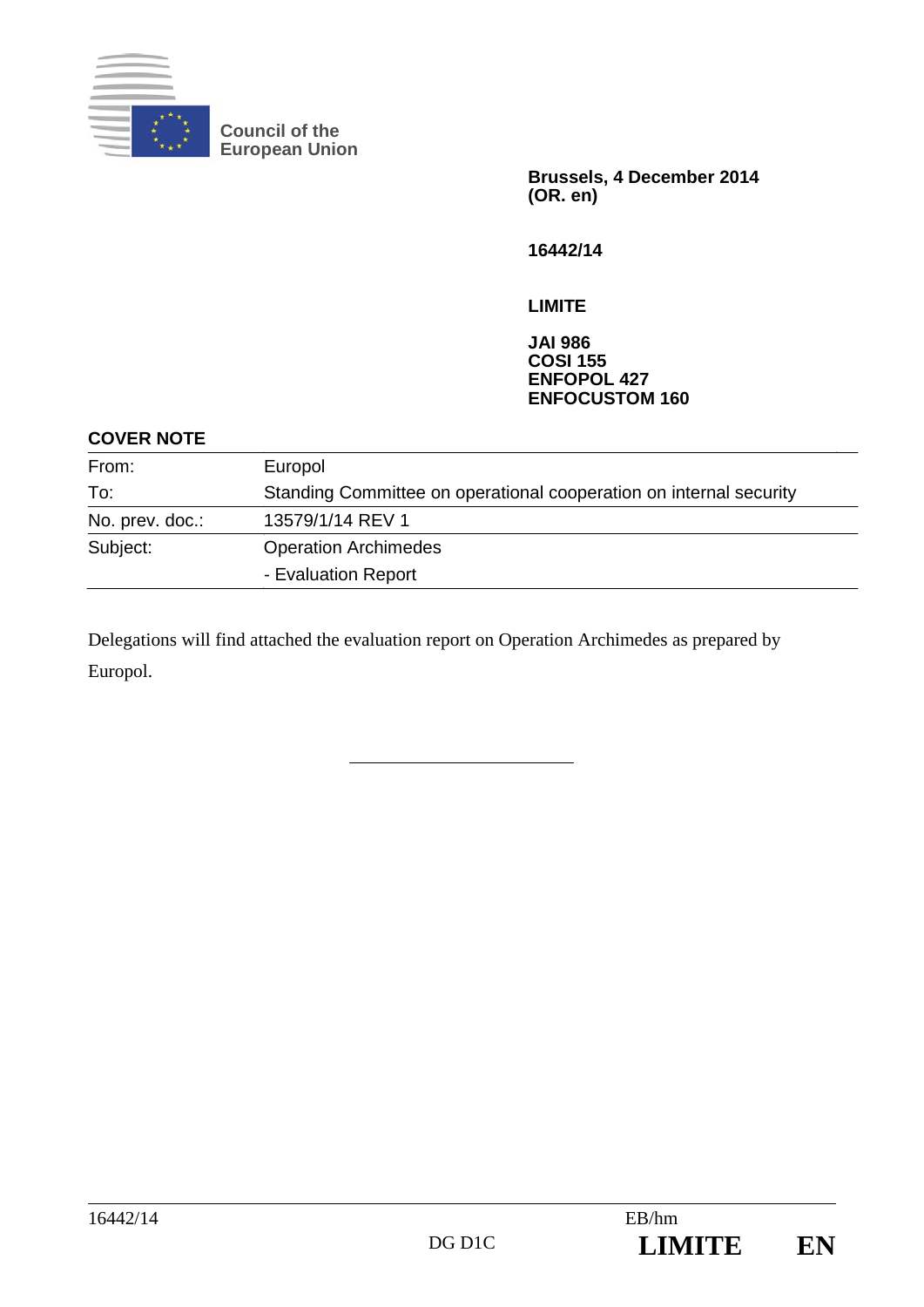**EUROPOL UNCLASSIFIED - Basic Protection Level** 



**3 December 2014 Item 09b Management Board to discuss** 

í

# **Operation Archimedes Evaluation Report**



EDOC# 747517v2 November 2014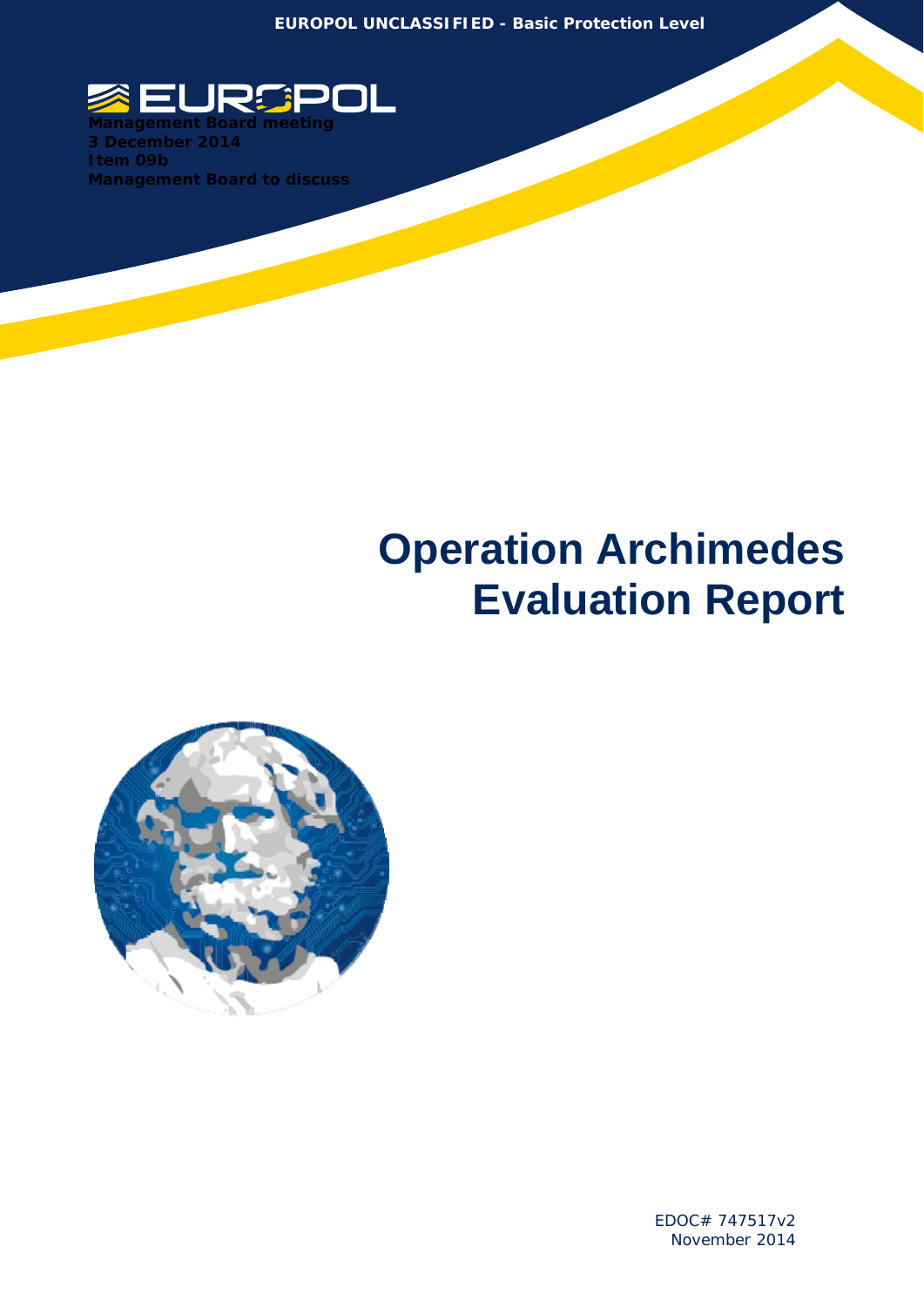# **Table of Contents**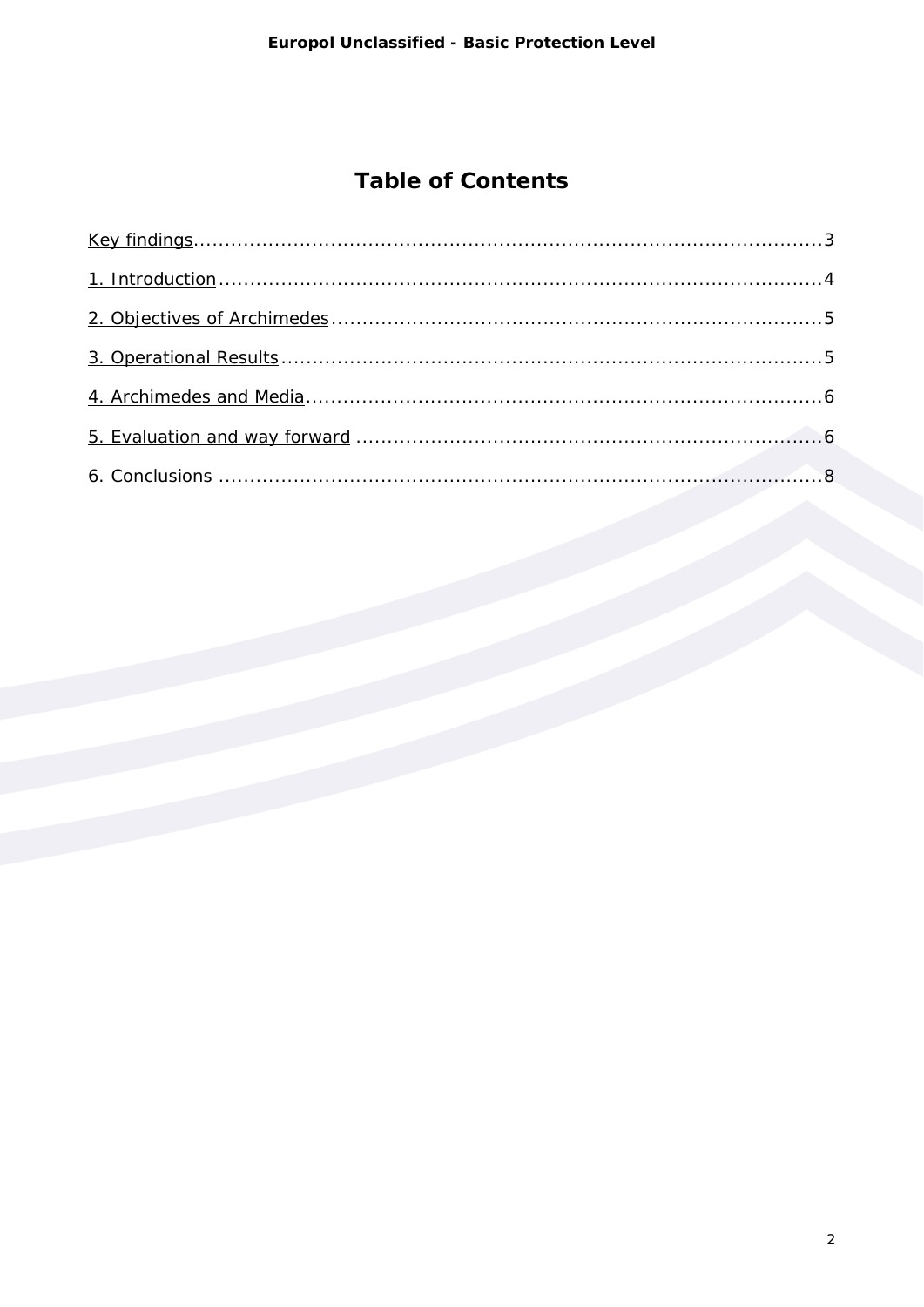# **Key findings**

Overall, Operation Archimedes was well received and prompted positive feedback.

#### **Actions**

More than 300 Actions in more than 260 places

#### **Participation**

28 Member States, 6 third countries, Eurojust, Frontex and Interpol participated Permanent representation of Frontex and Interpol in the Europol Coordination Centre Very active participation of third countries

#### **Evaluation**

Member States and third partners and stakeholders positively highlighted Operation Archimedes as:

- an important step in multi-disciplinary cooperation,
	- a good example of implementing the policy cycle in practice,
	- a good test of capabilities and limits of a major international action spread over many days, countries and fields of action,
	- a positive awareness tool.

Other positive aspects mentioned by the participants include:

- the excellent on-the-spot support using mobile offices,
- the effective logistical support provided by the Europol Coordination Centre,
- the cooperation with key third partner countries and agencies as a real asset.

Some critical remarks highlighted include:

- difficulties connected with planning complexities,
- problems in information exchange during the operation,
- questions regarding the long-term impact of the operation.

The JHA Council, COSI and EPCC praised the approach and called for similar initiatives in the future.

#### **Information exchange**

- Siena: 1970 Siena messages were exchanged
- Real time operational data flow to Europol remains a challenge for many EU MS

#### **Media**

Archimedes was reported 3245 times in the media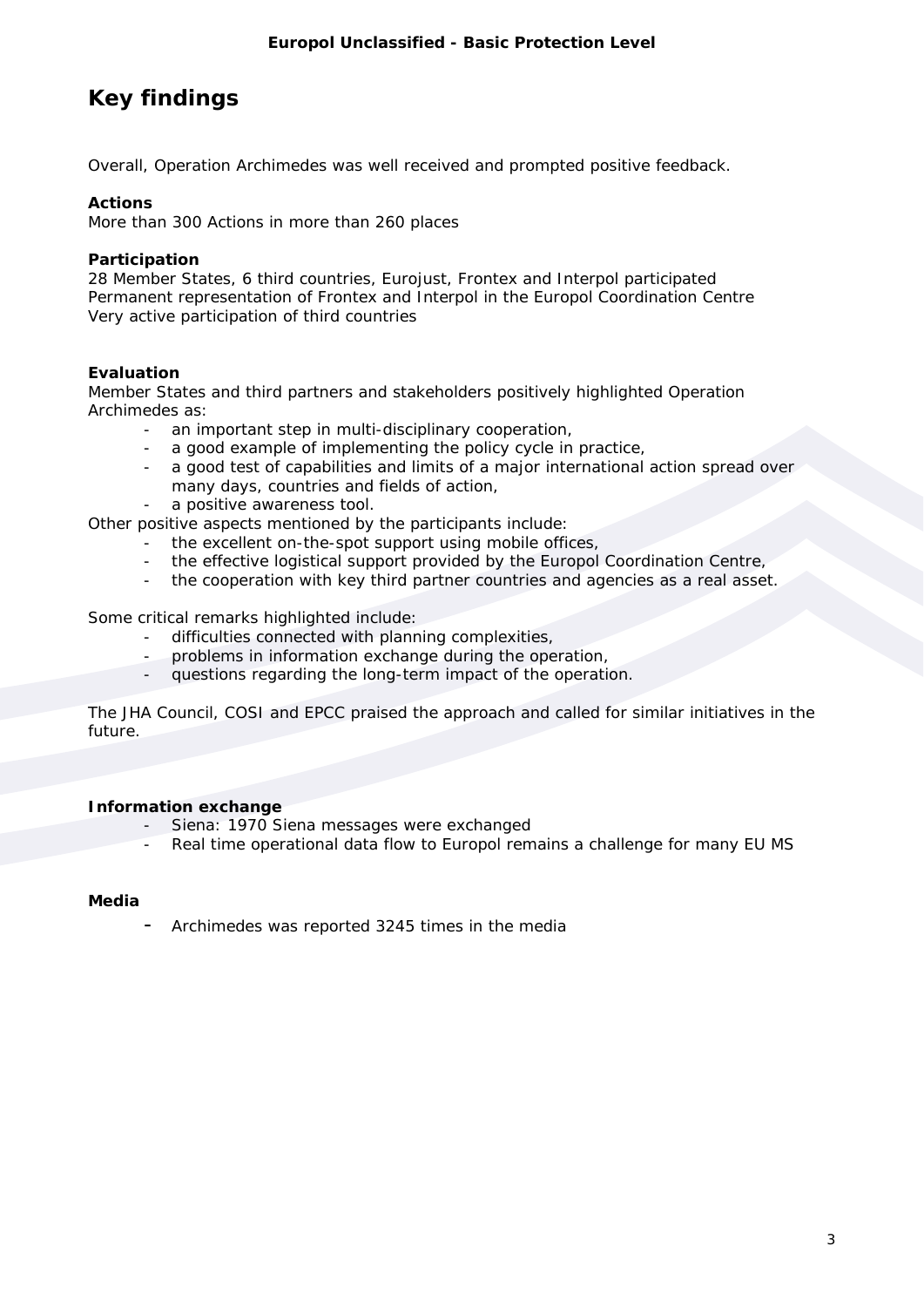## **1. Introduction**

#### **Background**

- In November 2010, the Justice and Home Affairs (JHA) Council of the EU adopted the framework for the implementation of the EU policy cycle for organised and serious international crime.<sup>1</sup>
- In June 2013, the JHA Council adopted the current 9 priorities concerning the fight against serious and organised crime for  $2014-2017$ .
- In January 2014, all 12 Operational Action Plans (OAPs)<sup>3</sup>, in response to the 9 priorities set by the Council in June 2013, were adopted by the Standing Committee on Internal Security (COSI) of the Council.
- In January 2014, Europol proposed to the Drivers of the OAPs the idea of Joint Action Days to bring together operational activities in a joint exercise. Following involvement of the April 2014 Heads of Europol National Units (HENUs) meeting and the Europol Management Board (MB) in May 2014, all Drivers of the OAPs, except for cyber attacks and MTIC, decided to participate in the Joint Action Days. Archimedes was chosen as the name for the Joint Action days.

#### Operation Archimedes?

Operation Archimedes, a large scale international law enforcement operation, targeted serious and organised crime in the EU and involved actions at hundreds of locations between 15 and 23 September 2014. EU Member States (28) and their international partners (6 third countries, Eurojust, Frontex and Interpol) came together to disrupt the activities of criminal groups engaging in the trafficking and production of drugs, the trafficking of human beings, the facilitation of illegal immigration, organised property crime, the trade in firearms and counterfeit goods. As part of Operation Archimedes, law enforcement authorities committed thousands of police officers to actions focusing on key hot spots in the EU with the aim of having a lasting and significant impact on serious and organised crime disrupting criminal groups and their activities for months or even years to come. During the most crucial days of Operation Archimedes, the Europol Coordination Centre was manned 24 hours a day ensuring the continuous flow of operational intelligence from participating states to Europol and other involved parties.

Operation Archimedes was driven by the EU Member States, which deployed thousands of police officers simultaneously for large-scale multi-disciplinary actions targeting multiple crime areas at the same time. Operation Archimedes was planned using an intelligence-led approach that focused actions on the most threatening criminal groups and most significant criminal hot spots in the EU and abroad.

 $\overline{a}$ 

 $1$  Council Secretariat file no. 15358/10 COSI 69: (1) illegal immigration, (2) trafficking in human beings, (3) counterfeit goods, (4) excise and Missing Trader Intra Community (MTIC) fraud, (5) synthetic drugs trafficking, (6) cocaine and heroine trafficking, (7) cybercrime, (8) illicit trafficking of firearms, (9) property crime committed by Mobile Organised Crime Groups (MOCGs)

<sup>2</sup> Council Secretariat file no. 12095/13 COSI 91

 $3$  One OAP per crime priority set by the Council, with the priority cyber crime covered by  $3$  OAPs (child sexual exploitation, credit card fraud and cyber attacks) and the priority "excise and MTIC fraud" covered by 1 independent OAP per area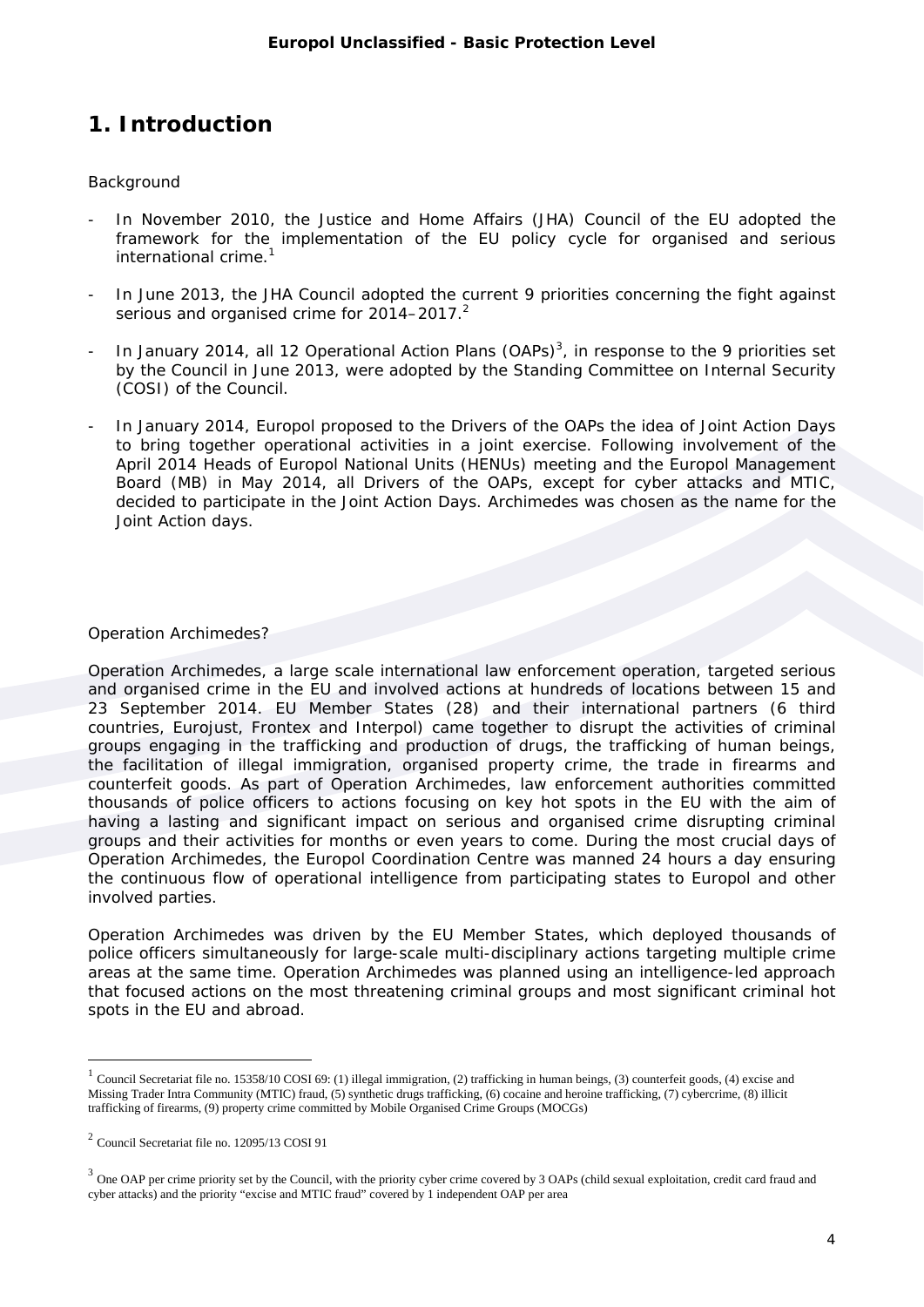## **2. Objectives of Archimedes**

#### **Objectives**

The area of activities was primarily in the EU but not exclusively; based on the needs for cooperation between the law enforcement agencies other countries were involved. During the implementation of Archimedes special attention was paid to hot spots (airports, bordercrossing-points, harbours and cities) as identified by Europol based on the SOCTA 2013 and MS' reports and information available in Europol databases.

The desired outcomes of the JAD were centred on the following key objectives:

- EU wide action day focusing on key crime hot spots in the EU;
- Significant impact on serious and organised crime;
- Implementation of operational actions of the EMPACT OAPs;
- Improve the multi-disciplinary approach, including cooperation with the private sector;
- Improve the knowledge on the intelligence picture on SOC;
- Target the most threatening organised crime groups and top targets;
- Improve coordination and cooperation at international and national level;
- Raising awareness on the EU policy cycle and EMPACT;
- To give international police cooperation a more visible public profile.

## **3. Operational Results**

Overall 1150 arrests and more than 350 seizures were made.

1150 arrests:

- 25% multiple crimes
- 300 suspected of property crimes, of which more than 100 burglars linked to MOCG
- 170 suspected facilitators of illegal immigration
- 96 suspected of drug related crimes
- 94 suspected human traffickers
- overall nearly 200 victims of human trafficking identified
- 30 potential victims of child trafficking rescued

More than 350 seizures: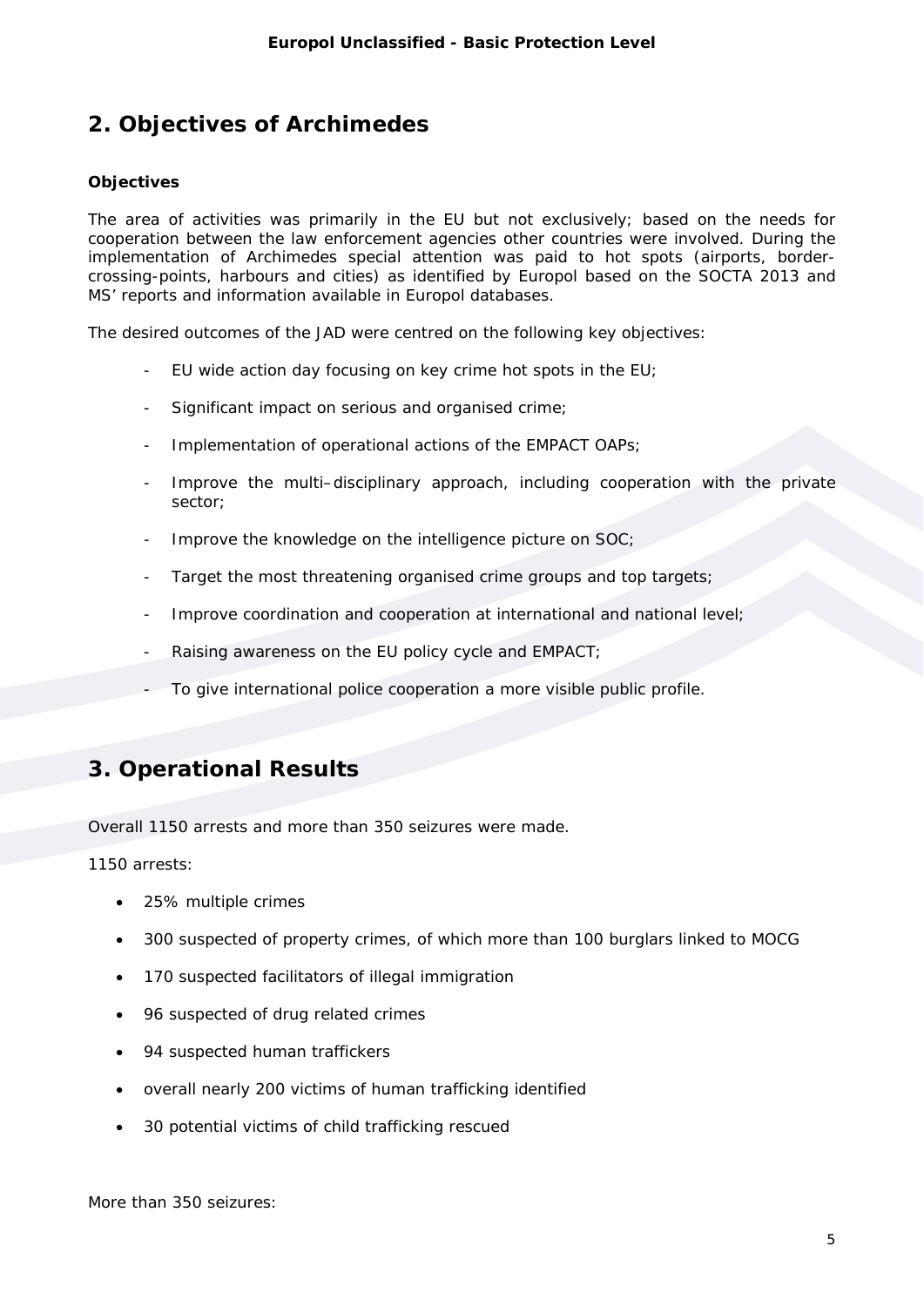#### **Europol Unclassified - Basic Protection Level**

- 2.7 tons of illicit drugs (approx 1.8 tons cannabis, 600 kg cocaine, 200 kg heroin)
- 16 stolen high value cars plus 2 trucks
- 1.5 million illicit cigarettes
- 6 lorry loads of alcohol prevented from being diverted
- at least 1000 counterfeit goods (watches, jewellery, clothes, shoes) plus several thousands of other goods suspected to be counterfeits
- more than 100 fraudulent documents
- several small seizures of weapons and ammunition all over the EU
- over 1 million euro cash

(counterfeit medicine factory dismantled and 130,000 pills seized in Colombia)

Despite the problem of some EU MS in exchanging data within a short time, overall 1970 intelligence reports were exchanged. Twenty thousand entities were checked in the Europol databases.

The intelligence and information collected on Modus Operandi, routes and criminal groups during operation Archimedes confirms the findings of the SOCTA 2013 and provides additional info for the preparation of the interim assessment 2015. Future joint actions will certainly provide a vital input to the SOCTA 2017 that will set the priorities for the next policy cycle from 2017 on.

## **4. Archimedes and Media**

In total Operation Archimedes was reported 3245 times in the media. Below an overview of the reporting per country.



#### Europol - international media resonance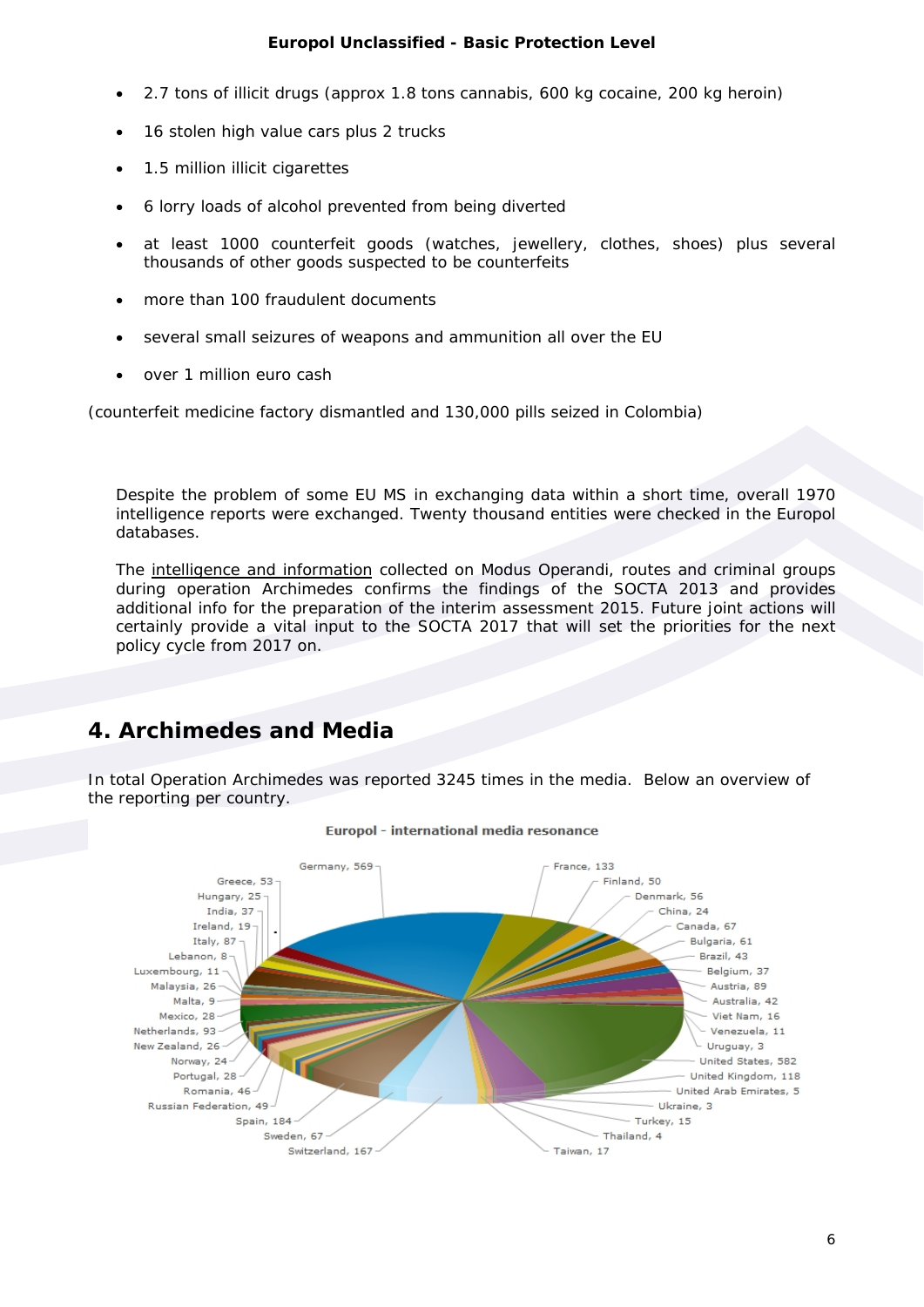## **5. Evaluation and way forward**

Operation Archimedes was presented and evaluated during the following meetings:

- HENU meeting, Management Board, EPCC, National EMPACT Coordinators meeting, EMPACT Drivers and Co-drivers meeting at Europol,

Additionally, an awareness session was organised for all Europol staff.

- COSI, JHA Council meeting, College meeting Eurojust.

During these meetings, Operation Archimedes was well received and a call for similar initiatives was made. Depending on the stakeholders, proposals for improvements were presented. Europol took these proposals into consideration in the overall evaluation.

#### **Evaluation meeting and questionnaire**

On 3 October 2014, drivers, National EMPACT Coordinators (NECs) and action leaders came together to discuss the outcomes of Operation Archimedes and provide feedback on the Operation to Europol. Following this meeting, Europol distributed a questionnaire to collect detailed feedback on the Operation (see Annex 1).

Respondents were asked to give overall feedback regarding Operation Archimedes by answering the following four questions:

- 1) How do you assess the overall value of Archimedes?
- 2) What key experience has been gained during Archimedes?
- 3) What are key aspects to be changed in similar operations?
- 4) What should the priority be on the way forward?

All countries except the United States answered the questions, greatly varying in length and detail. Main themes extracted were based on common topics of discussion in the feedback and suggestions by Member States. The below is not indicative of the feedback as a whole, rather, it reflects mostly the criticisms and the changes that Member States would like to see. The positive judgements of the Member States were often short phrases that did not provide much information ("Very Good") and can still be seen in the quantitative data above.

In total, 37 responses were received from 23 countries.

The majority assessed the Operation in its various aspects (national coordination, info-flow, support from Europol) as 'good' or 'very good'. Operation Archimedes was a good way to **develop cooperation** at a European and national level. It allowed for reflection about interdepartmental and inter-agency coordination and identified best practices for communicating at a European level. It highlighted the ability to work on an international basis, across Member State borders. Member States were able to gain new contacts and to promote their own agencies. Respondents stated they had gained more knowledge regarding the coordination of operations involving police forces in other Member States.

Most Member States want to **repeat** joint action days in the future, provided that they are **smaller**, more **regional** and more **intelligence-driven**. Some Member States would also like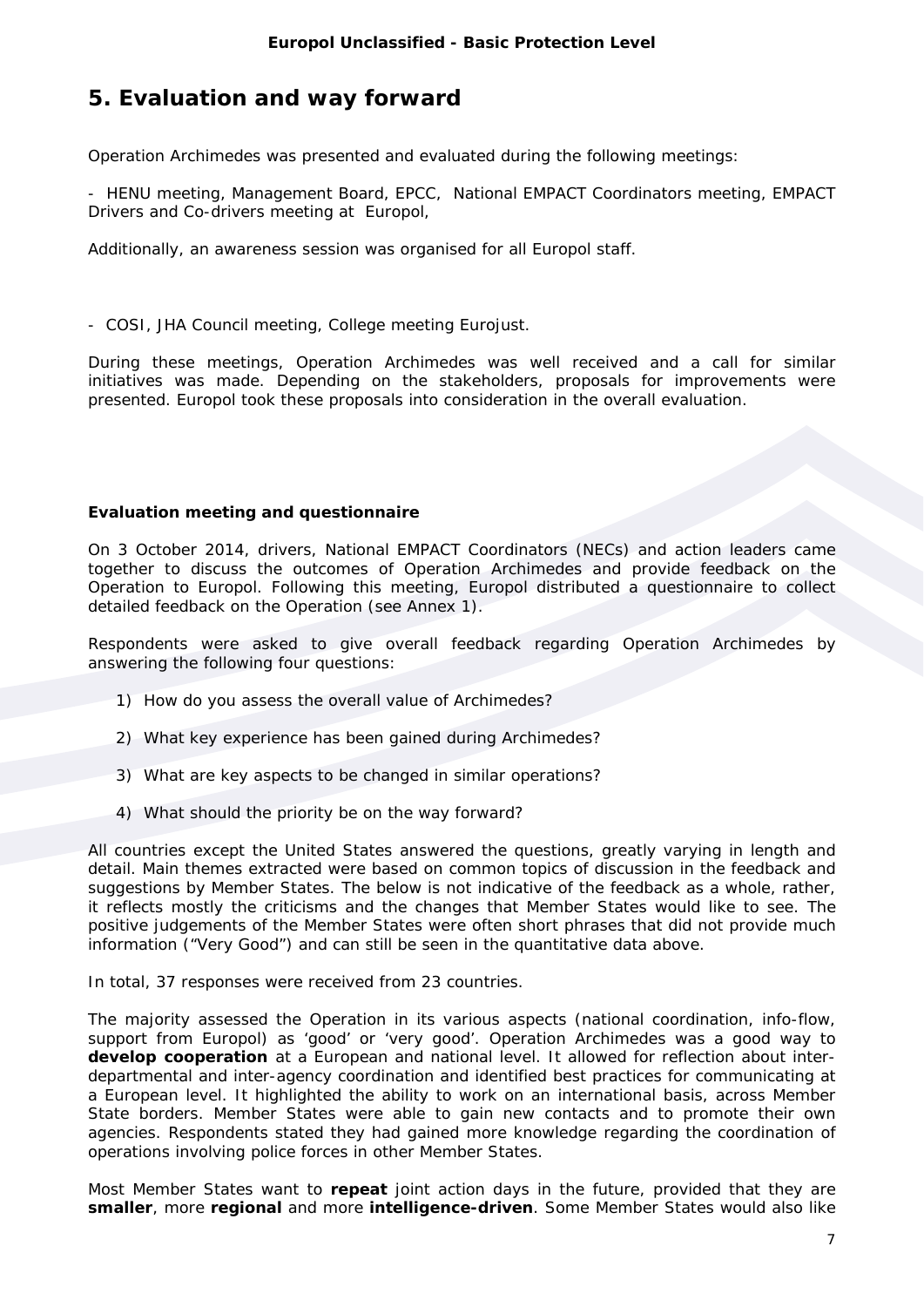#### **Europol Unclassified - Basic Protection Level**

to enhance cooperation with the private sector. **Timely preparation** and proper **communication** at all levels is crucial.

In summary, Member States positively highlighted Operation Archimedes as:

- an important step in multi-disciplinary cooperation,
- a good example of implementing the policy cycle in practice
- a positive awareness raising initiative

The main critical observations related to the following areas:

- planning (insufficient time; highly ambitious goals)
- **·** information exchange (problems in transferring information from front-line operational scene to Europol)
- impact on serious and organised crime (impressive results but unclear to what extent Archimedes was uniquely responsible; long-term impact questionable)
- media (good profile but important not to be 'too media driven')

To accommodate certain criticisms, Europol has taken the following initiatives:

- Europol is exploring technical options to improve the flow of operational data from the front-line.
- Europol has made sure that Joint Action Days are foreseen in the OAPs 2015. The timing and duration of these actions days is to be decided, but should not exceed one week.
- Via the delegation agreement, Europol will support countries by financing national and international meetings to prepare and execute Joint Action Days.
- Europol will support EMPACT priorities in planning Joint Action Days, on a smaller scale and with a specific focus (i.e. regional action days on some but not all priorities; target a specific modus operandi such as the use of parcels to distribute illicit goods).
- Europol will prepare a general information package for EMPACT Joint Action Days and provide a timely overview of all planned actions and participants. (This requires a timely transmission of the related information by the Member States to Europol).
- Europol will organise a meeting with the national media contact points to discuss the media strategy for EMPACT Joint Action Days

## **6. Conclusions**

The majority of the objectives set for Operation Archimedes were successfully met. All EU Member States participated and the cooperation with third countries and organisations was very good. Archimedes has given international police cooperation a more visible public profile. The Operation highlighted to the public that combating serious and international crime is a key objective for European law enforcement authorities and their partners.

Operation Archimedes demonstrated that coordination and cooperation at the international level can maximise results and lead to successes that isolated actions are not able to achieve. Archimedes demonstrates that international law enforcement cooperation is crucial and not just an abstract concept.

Archimedes was a test for the efficacy of the EMPACT process as a whole. The EU policy cycle established in 2010 is a relatively young initiative. Operation Archimedes successfully